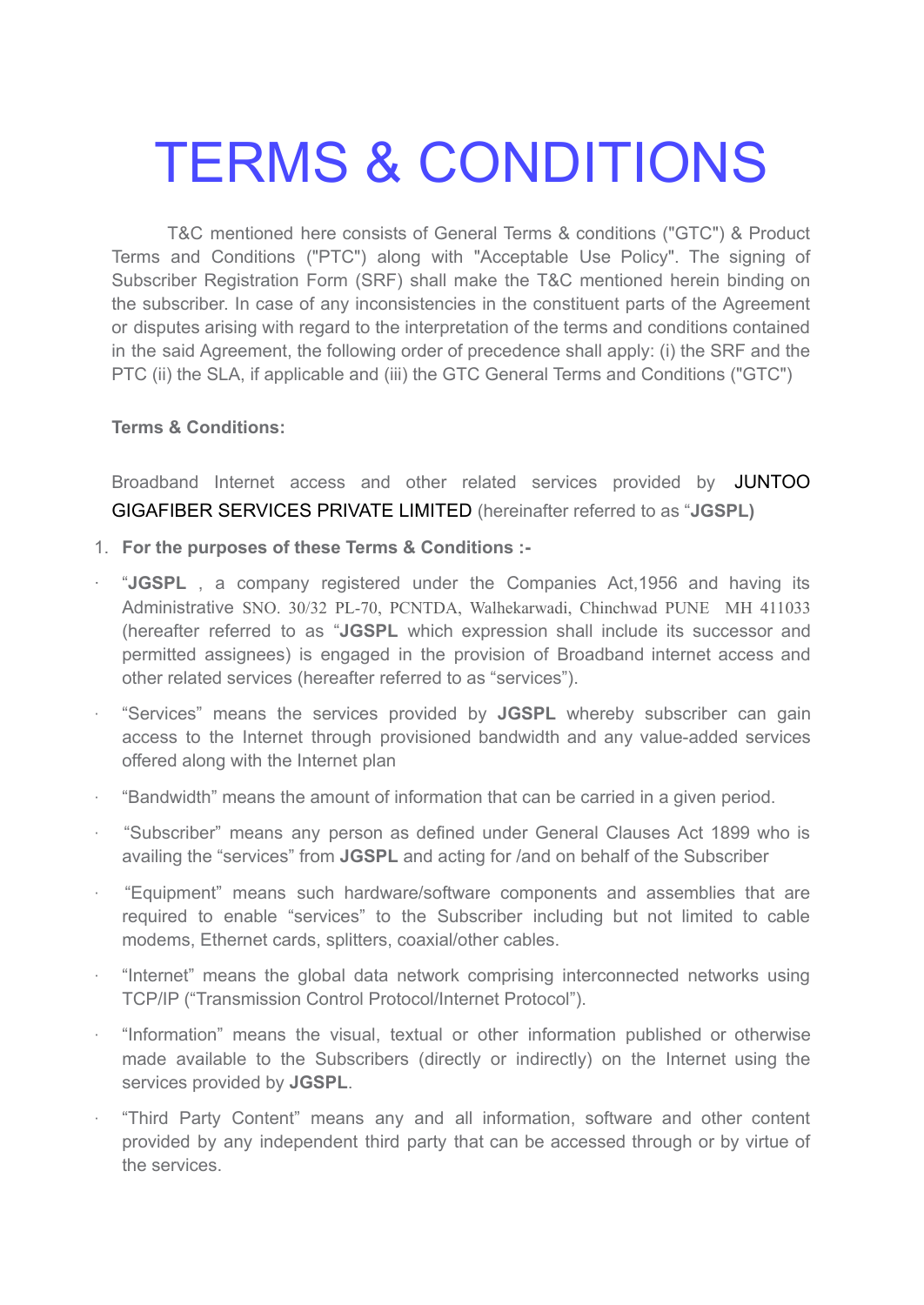- 2. **JGSPL** reserves the right to verify the information, provided by the Subscriber in the application form, to use the same at its discretion and shall have the right to grant or refuse the Services to the Subscriber
- 3. **Promotional Offers**: When you are registering on our Services directly or through any of our franchisees for **JGSPL**'s Services, you are authorizing **JGSPL** or our partners to send you special offers, retention offers, or any kind of promotional SMS. If you don't want to receive offer SMS, write to [juntoo@juntoo.in](mailto:juntoo@juntoo.in) / [info.jgspl@gmail.com](mailto:info.jgspl@gmail.com) or call us on **+91 7276073423**
- 4. The services being offered under this Contract are being provided as per the License Agreement between Department of Telecommunications and Ministry of Communication. The Subscriber acknowledges and understand that **JGSPL** for the operation of it services including Internet Telephony services is subject to the subject to other terms and conditions the Agreement between Department of Telecommunications and Ministry of Communication and extant laws and regulations as may be intimated by the DOT to **JGSPL** from time to time. The Subscriber clearly understands that the services may be terminated and / or suspended under directions from the Government of India and the competent authority under no liability of any nature whatsoever against **JGSPL.**
- 5. **JGSPL** agrees to provide Subscriber with the Services on the terms and conditions of this Contract
- 6. The Services are provided on an "AS IS and AVAILABLE" basis for decent and lawful purposes without any warranties of any kind
- 7. **JGSPL** does not guarantee error free services or that any information, software or any material accessible through services is free of viruses, worms, Trojans, horses or other harmful components and that the Subscriber shall not hold **JGSPL** responsible nor liable in any nature whatsoever for any loss of business or any other expense/s incurred due to occurrence of any such event.
- 8. The Bandwidth provisioned by **JGSPL** is a non-dedicated & shared bandwidth and may vary depending on upstream feed from Gateway Provider. Local Loop Provider and user load on the network/server/systems in accordance with TRAI guidelines on broadband speeds for home and small office subscribers.
- 9. The Services provided, shall remain **JGSPL** exclusive property and on expiry / early termination of the contract, the Subscriber's right to use the Services being provided shall cease.
- 10. The Subscriber is responsible for and shall at all times provide all access to the Equipment, necessary to access the Services, provided by **JGSPL**. **JGSPL** reserves its right to disconnect or deactivate Subscriber's access to Services without prior notice including situations where Subscriber's Equipment or software is interfering with **JGSPL** other services.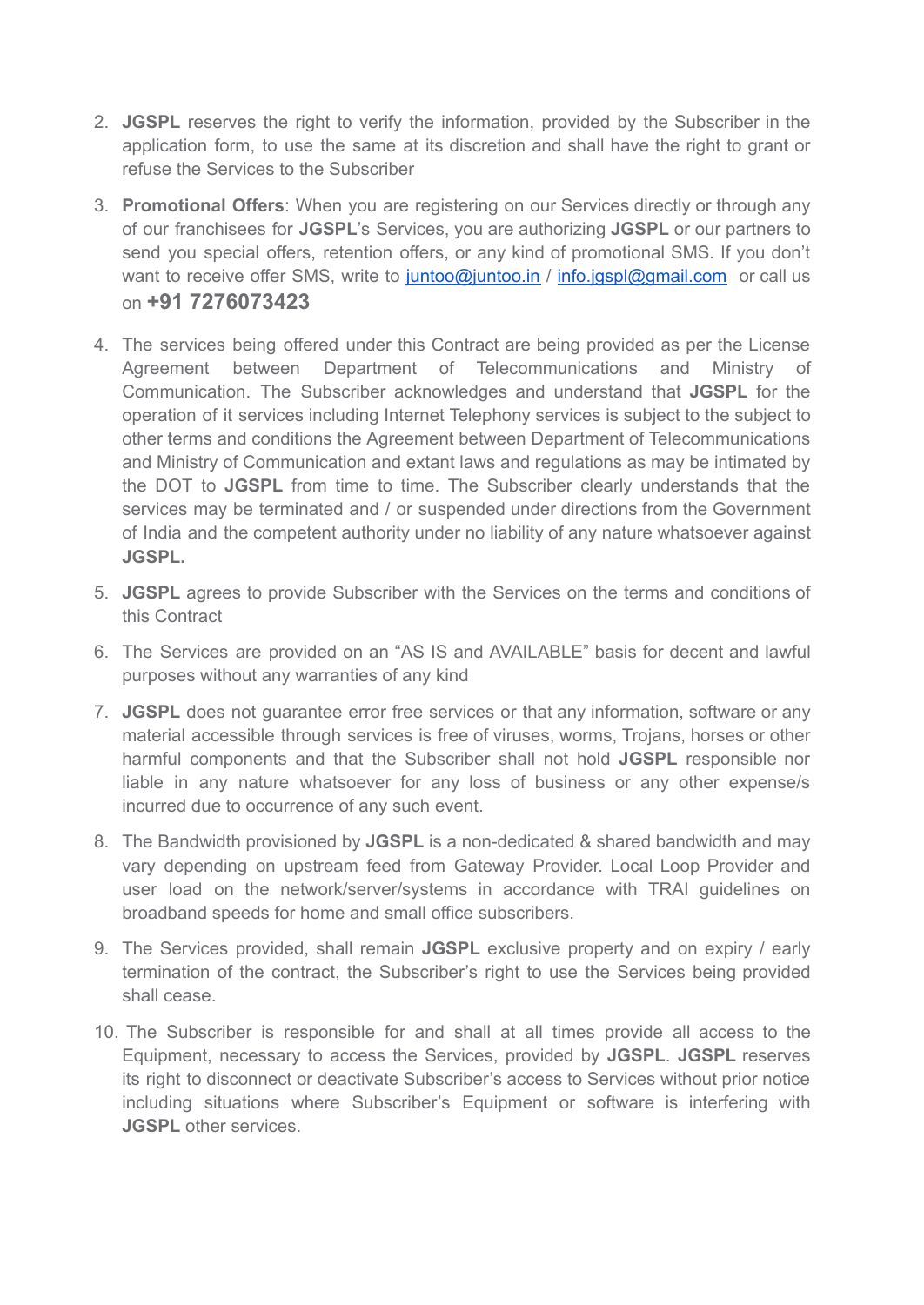- 11. Subscriber should use Cable Modem/Router/ATA Box or any other equipment approved/supplied by **JGSPL** or by any of its associate/ subsidiary / group companies. The ownership of the equipment supplied by **JGSPL** /associate companies will remain with JGSPL /associate / subsidiary / group companies. In the event of termination of services, the equipment must be returned within 7 days to **JGSPL** in working / non damaged condition. For any damage to equipment provided by **JGSPL**, repair/service/replacement charges will be assessed by **JGSPL** and recovered from subscribers along with applicable taxes, as additional cost of provision to **JGSPL. JGSPL** shall raise an invoice on the subscriber for such repairs and the same shall be paid without demur by the Subscriber within days of receipt of the invoice
- 12. The Subscriber shall permit **JGSPL** or its authorized representatives sufficient and timely access during any day of the week to verify/install/inspect the necessary 'Equipment' at the Subscriber's premises. PEHSIL shall give the Subscriber prior notice before any such verification / installation / inspection of Equipment.
- 13. **JGSPL** is merely a provider of Cable Modems/Routers/ATA Box or any other hardware that may be required to enable the Services. Such Equipment may carry such warranties as provided by the Original Equipment Manufacturer. Hence, any and / or all expenses occurring due to damage of the Equipment, shall not be refunded by **JGSPL**
- 14. Save as provided hereinabove, in addition to what may be intimated to the Subscriber from time to time or as may be applicable under extant law/s, the following shall also be applicable if the Subscriber uses this Service for internet telephony 13.1 Service to process and carry voice signals offered through public internet by use of Personal Computers (PC) or IP based Customer Premises Equipment (CPE) connecting the following:
- PC to PC; within or outside India.
- · PC/a device/adapter conforming to standards of international agencies like ITU, IETF, etc., in India to PSTN/PLMN abroad.
- · Any device/adapter conforming to standards of international agencies like ITU, IETF, etc., connected to ISP node with static IP address to similar device/adapter; within or outside India. Addressing scheme for internet telephony shall only conform to IP addressing scheme of Internet Assigned Numbers Authority (IANA) exclusive of National Numbering Scheme/plan applicable to Basic/Cellular Telephone service. Translation of E.164 number/private number to IP address allotted to any device and vice versa, to show compliance with IANA numbering scheme is not permitted. Subscriber acknowledges that VoIP will not be used in any form other than what is permissible under the internet service license. Subscriber acknowledges that the IP given will not be used for terminating VoIP calls on the domestic PSTN network.
- 15. Subscriber agrees to pay **JGSPL** the installation, activation, subscription and other charges along with the statutory taxes and levies for the time being in force at the time of such payments as and when they fall due as may be notified by **JGSPL**. In the event the Subscriber wishes to shift to a new location, delivery of connection will be subject to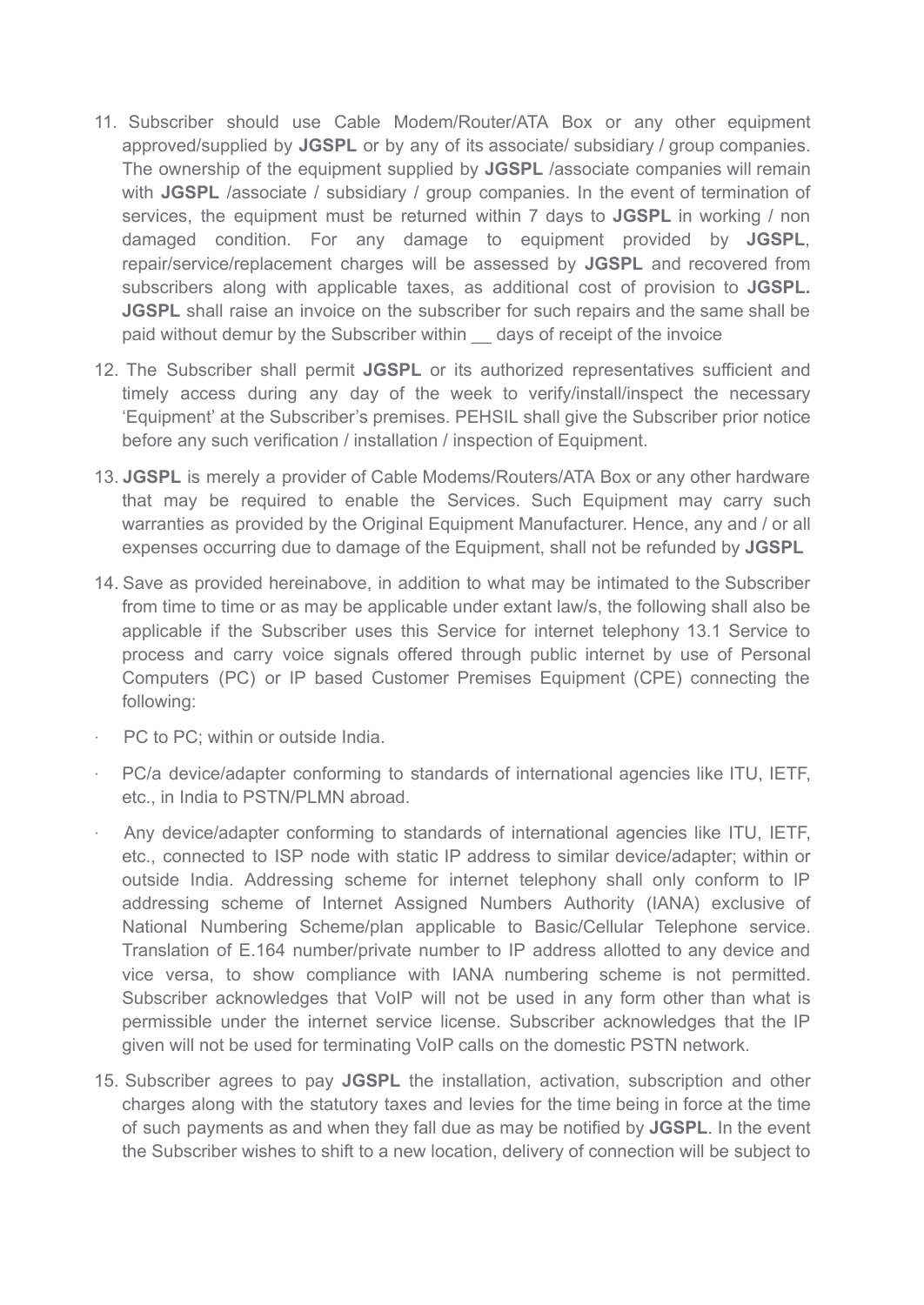availability of **JGSPL** services in that area, feasibility and shifting charges shall be applicable

- 16. **JGSPL** will provide bill/invoice for the services subscribed at the contracted rate or such rates are notified at contracted periodic intervals to the subscriber by electronic means on the subscribers registered email id . **JGSPL** will not be responsible for any delay or loss of such bill/invoice in transit. The Subscriber, in the event of non receipt of such bill/invoice shall appropriately enquire with **JGSPL** and pay the dues at contracted rates on or before the due date. **JGSPL** reserves the right to withdraw/suspend/terminate the Services partially and /or fully with or without notifying Subscriber in case of non-payment of invoice/bill by the due date or in case Subscriber's payment instrument is unpaid to **JGSPL** for whatever reason by Subscriber's bankers. In case of discontinuation/disconnection of Service the charges/fees paid by the Subscriber earlier shall not be refunded under any circumstances. Any unutilized MB's will not be carried forward or refunded on renewals. It is clarified that there shall be no refund (pro-rata / post – activation or otherwise) made by **JGSPL** to the subscribers for any reason whatsoever including but not limited to the unutilized MB's.
- 17. All payment must be made in full by the due date mentioned on the invoice/bill. Any delay payment by the due date will attract interest@2% per month. In case of dishonour of cheque, Subscriber will be liable to pay penalty of 2.5% per month of the subject to a minimum of Rs.150/ - per instrument and any other charges as may be applicable. This clause shall be applicable for post-paid subscriber/s only.
- 18. Plans offered will be monthly, quarterly, half yearly and annual with prepaid or postpaid billing options. For plan change during the life cycle of prepaid subscribers, amount for remaining period of service will not be adjusted against the new plan subscribed
- 19. Static IP (if provided) will be provided after submission of justification and network diagram indicating where it will be used. Static IP will be charged extra and shall be offered at the sole discretion and option of **JGSPL**.
- 20. Value Added Services if provided by **JGSPL** through any partnerships will be governed by the respective terms and conditions including any End user license agreements
- 21. Reinstatement of services will require full payment of outstanding balance and other charges plus installation fees. It shall be **JGSPL**'s sole discretion to allow such reinstatement of the services manuals/packages/booklets etc., Issued by **JGSPL** from time to time shall be binding on Subscriber
- 22. Reproduction or distribution, publication, copying, downloading or exploitation of any Third Party Content by the Subscriber will hold the Subscriber solely and completely liable for infringement of Copyright and /or any other applicable law. This shall survive termination / expiry of this Agreement between **JGSPL** and the Subscriber.
- 23. Subscriber is required to ensure that objectionable or obscene messages or communications, which are inconsistent with the established laws of the Country, are not generated /sent by the Subscriber. Subscriber understands and agrees that the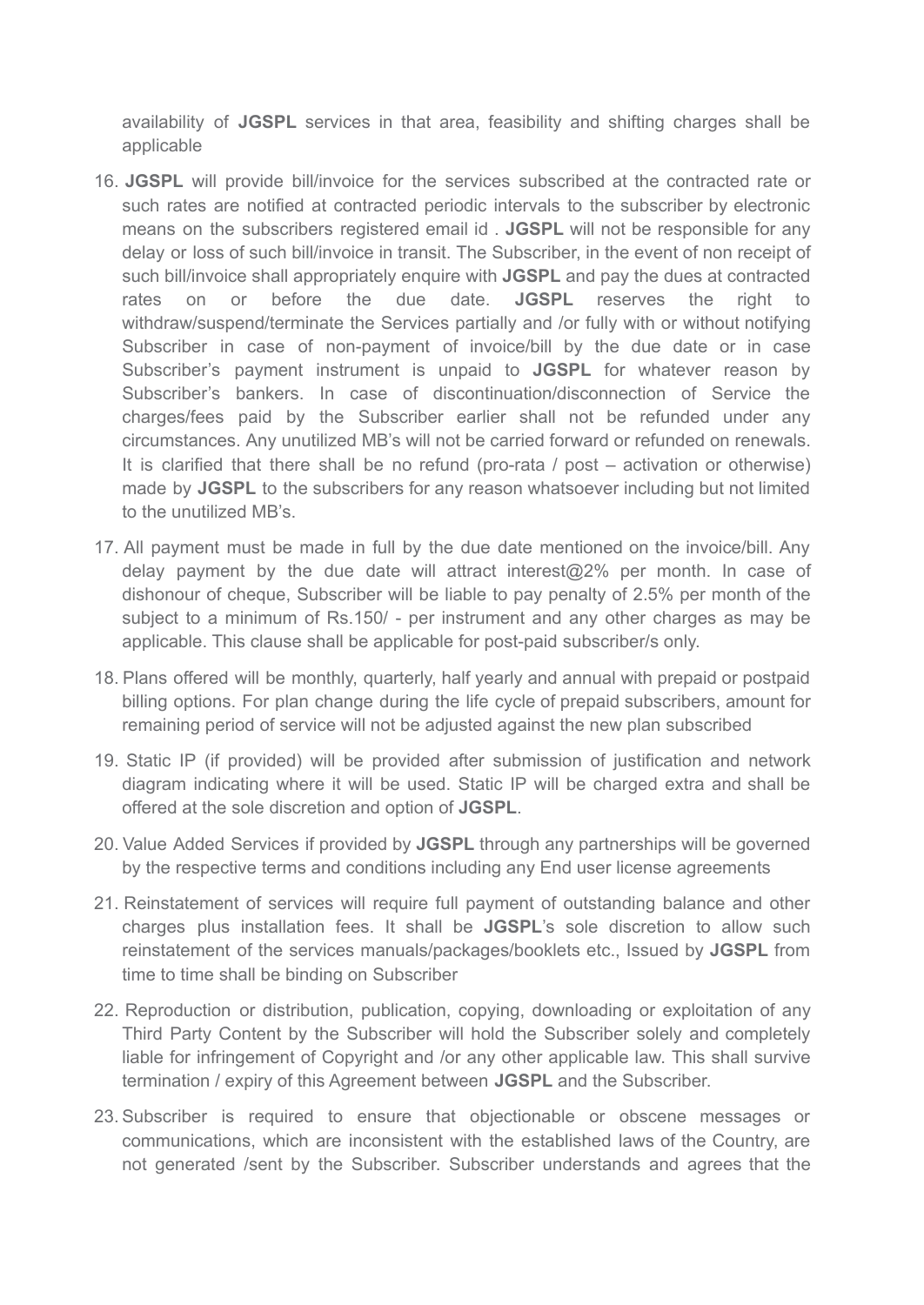internet contains material, some of which is sexually explicit or pornographic that may be offensive to some people and access to such material will be at Subscriber's own risk. The Subscriber shall be solely and completely responsible for any such act which may be in violation of the Information Technology Act, the Copyright Act or any other applicable Law/s, Act/s extant laws. The Subscriber shall perpetually indemnity **JGSPL** in this regard. (indemnity clause to be added)

- 24. Subscriber agrees to notify **JGSPL** of any changes to the information provided by the Subscriber during registering for the services, by email, fax, courier or registered post.
- 25. Subscriber is not allowed to share /resell/distribute/the Services provided by **JGSPL** in any manner.
- 26. If the Subscriber is a value-added telecom services provider, then the Subscriber must obtain necessary permission /license from Dy. Director General (CS), Department of Telecommunications, Sanchar Bhavan, 20 Ashoka Road, New Delhi -110001. Tel : 011 332 6255 / 303 2855 fax :332 7656. A copy of such permission / license shall be provided by the subscriber/s to **JGSPL** within 7 days of receiving such permission / license.
- 27. Subscriber shall comply with the Cable Televisions Networks (Regulation) Act 1995. The Indian Telegraph Act, 1855. The Indian Wireless Telegraphy Act 1933. The India Copyright Act 1956, the Guidelines on Internet services and usage no. 845-51/97-VAS and the Rules made under these Acts and all extant laws, regulations, guidelines, as amended from time to time.
- 28. **JGSPL** will put in best efforts and strive to maintain the maximum possible uptime of the Services. However **JGSPL** shall not be responsible nor liable for any downtime in the Services and offers no guarantee of end-to-end bandwidth on Internet, **JGSPL** may suspend the Services during Technical failure modification or repair or testing of the service network and shall not be liable to refund any amount to the Subscriber when the services are interrupted / suspended owing to causes and reasons beyond its control. PEHSIL shall use reasonable efforts to inform the Subscriber of any such disruption of services. Termination of this Contract shall not affect any accrued rights or liability of either party nor shall affect the coming into force or the continuance in force of any provision hereof which is expressly or by implication intended to come into or continue in force or after such termination.
- 29. The Subscriber shall in perpetuity fully indemnify and hold harmless **JGSPL** / associate / subsidiary / group companies against any and / or all claims, damages, suits, proceedings, actions, cause of action, award, liabilities, cost and/or expenses of any kind (including but not limited to attorney fees, defamation, infringement of any law, rules & regulation in force from time to time) arising out of any misrepresentation and/or fraud committed by the Subscriber/s, or actual or alleged breach of any terms of this Agreement by the Subscriber/s (including but not limited to breach of any representation and warranty provided by the Subscriber/s.
- 30. **JGSPL** reserves the right to modify and amend this Contract without cause and without prejudice to **JGSPL** rights as specified in this Contract, by serving at least 30 days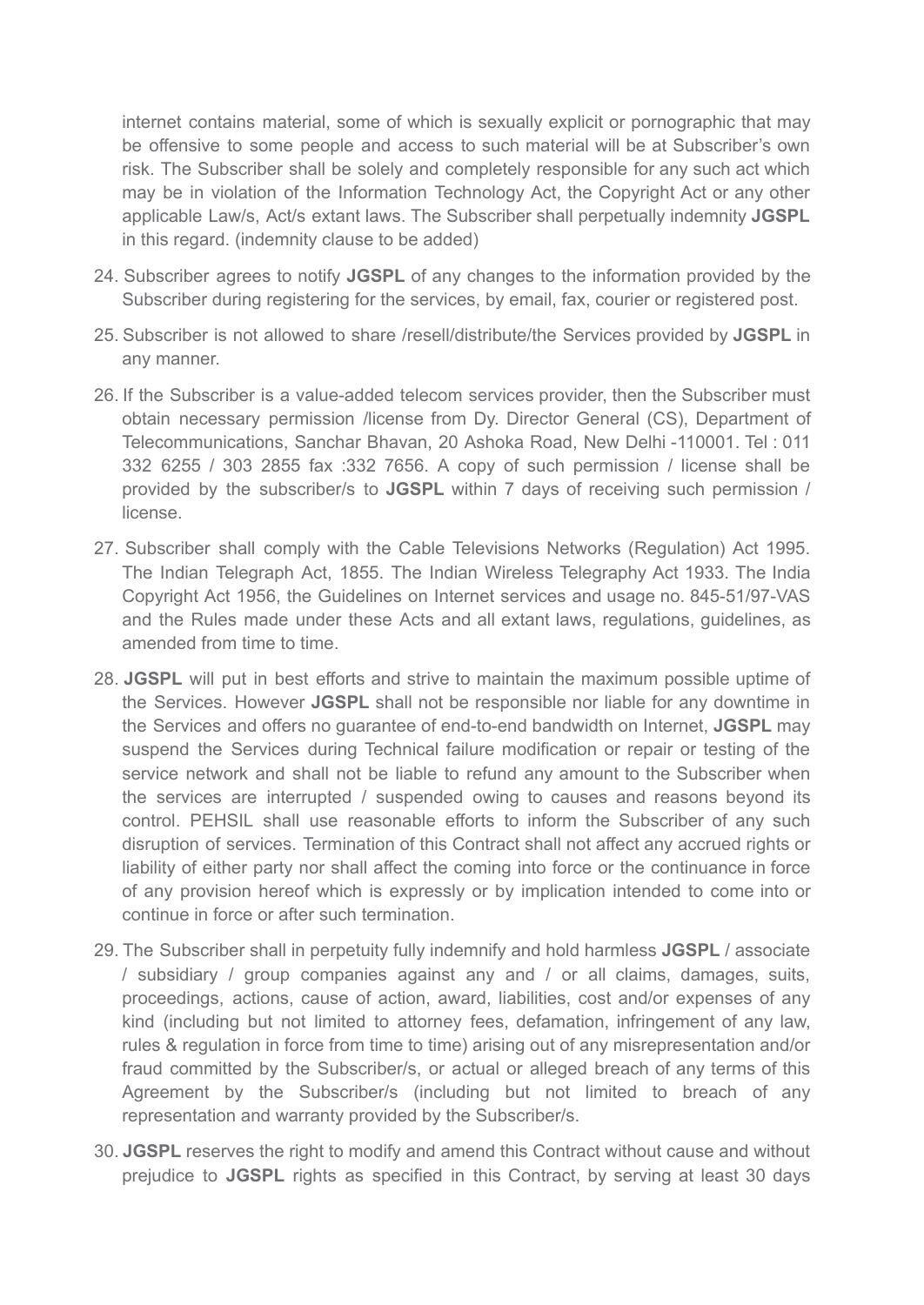written notice on the other side by informing by post, courier, electronic mail/ or facsimile transmission.

- 31. If the Subscriber commits breach of any of the terms and or conditions of this Contract, **JGSPL** may at any time at its sole discretion and without prejudice to any other remedy available under any law, either suspend the Services or terminate this Contract.
- 32. The Parties may terminate this Contract without cause any without prejudice to PEHSIL and there shall be no refunds of any nature whatsoever. Save as provided herein, **JGSPL** may at any time at its sole discretion and without prejudice to any other remedy available under any law, either suspend the services or terminate this Contract. There shall be no refunds of any nature whatsoever by **JGSPL** if such termination is due to reasons attributable to the Subscriber.
- 33. **JGSPL** may offer a part refund in case of termination request by Subscriber. 32.1 Post placing the order but prior to installation of equipment's – 100 % subscription amount paid by Subscriber to be refunded. 32.2 Post placing the order, installation of equipment completed but services not activated - recurring charges will be refunded provided all equipment are returned by subscriber in working condition. Penalty/damages will be deducted from the refund amount/ adjusted from security deposit (if any). One time charges shall also be forfeited. 32.3 Post placing the order, line being installed and activated – all one-time charges and plan charges shall be forfeited / adjusted from security deposit (if any)
- 34. Neither the course of conduct between the parties nor trade practice will modify the provisions of the Contract.
- 35. The provisions of all obligations on Subscriber shall survive the termination / expiry of the Contract.
- 36. No failure or delay on **JGSPL** part of exercise any right to remedy under this Contract shall be construed or operate as a waiver thereof nor shall any single or partial exercise or any right or remedy preclude the further exercise of such right or remedy as the case may be.
- 37. Any correspondence by the Subscriber shall be sent by registered AD or by courier to : JUNTOO GIGAFIBER SERVICES PRIVATE LIMITED Limited In SNO. 30/32 PL-70, PCNTDA, Walhekarwadi, Chinchwad PUNE MH 411033
- 38.Speeds mentioned are only upto our ISP node
- 39. Contention is applicable on Broadband plans as per TRAI guidelines
- 40. For New Connections, please submit your photo, ID Proof & address proof along with the Subscriber Registration Form
- 41. We prefer you pay online post login at [https://www.juntoo.in](https://www.juntoo.in/)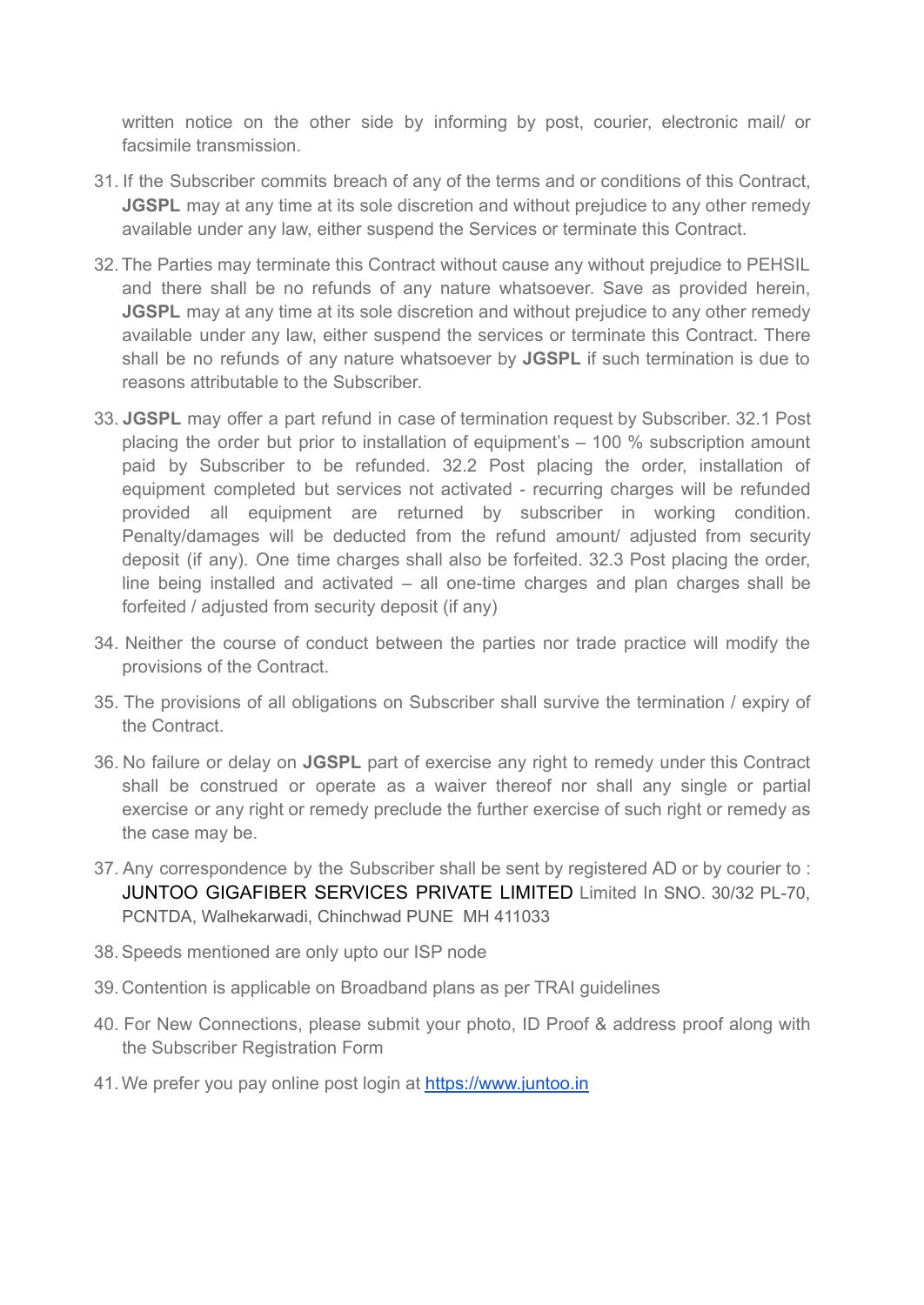## PRIVACY STATEMENT

In the course of using this website or availing the products and services vide the online application forms and questionnaires, JUNTOO GIGAFIBER SERVICES PRIVATE LIMITED (JGSPL) may become privy to the personal information of its customers, including information that is of a confidential nature. We at JGSPL respect and give high priority to the privacy of all customers and are committed to maintaining the privacy and security of the personal information which is provided by its customers. JGSPL has taken all necessary and reasonable measures to protect the confidentiality of the customer information and its transmission through the web. While no data transmission over the Internet is 100% secure from intrusion, we have used and will continue to use commercially reasonable efforts to ensure the protection of your information. Please read the following to learn more about our privacy policy.

### **Personal Information**

- 1. Our site's registration form requires you to give us contact information like your name and email address. We collect personal information from our customers on a voluntary basis. Personal information may include name, title, company, address, phone number, email address, and other relevant data.
- 2. We collect and use personal information for business purposes in order
- To seek your feedback or to contact you in relation to those services offered by us.
- · To process orders or applications submitted by you.
- · To administer or otherwise carry out our obligations in relation to any agreement you have with us.
- · To anticipate and resolve problems with any goods or services supplied to you.
- · To create products or services that may meet your needs.
- · To process and respond to requests, improve our operations, and communicate with visitors about our products, services and businesses.
- 3. JGSPL will limit the collection and use of customer information only on a need-to-know basis to deliver better service to the customers. JGSPL may use and share the information provided by the Customers with its affiliates and third parties for providing services and any service-related activities such as collecting subscription fees for such services, and notifying or contacting the customers regarding any problem with, or the expiration of, such services. In this regard, it may be necessary to disclose the customer information to one or more agents and contractors of JGSPL and their subcontractors, but such agents, contractors, and sub-contractors will be required to agree to use the information obtained from JGSPL only for these purposes.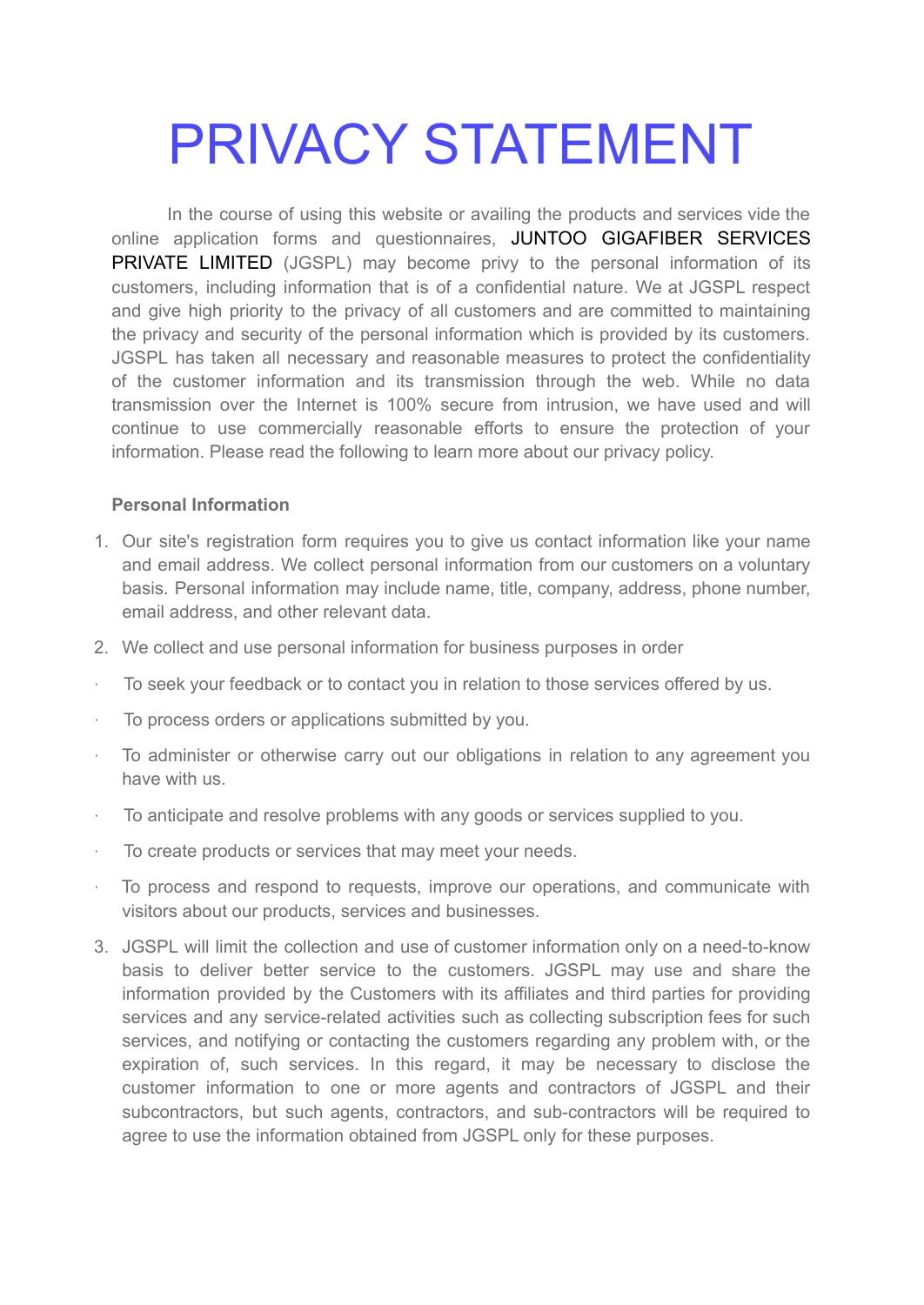- 4. JGSPL may disclose personally identifiable information about you to third parties when:
- It has your consent to share the information
- · It needs to share your information to provide the product or service you have requested and given your consent.
- It has to cooperate with the investigations of purported unlawful activities or in connection with security related or law enforcement investigations or in the course of cooperating with authorities or complying with legal requirements.
- · It believes in good faith that such action is necessary to protect and defend the rights and related property of JGSPL and that of its customers.
- · It uses reasonable precautions to keep the information disclosed to it secure.
- It finds it necessary to act to protect the interests of JGSPL, its affiliates, or its members, constituents or of other persons.
- 5. By entering this website you are consenting to the terms of our information privacy policy and to our continued use of previously collected information. By submitting your personal information to us, you will be treated as having given your permission for the processing of your personal data as set out in this policy.

### **Non Personal Information**

- 1. At this website, information sent by your web browser may be automatically collected. This information typically includes your domain name (the site after the  $\omega$  in your email address). It may also contain your username (the name before the  $\omega$  in your email address). Other examples of information collected by our server include the Internet protocol (IP) address used to connect the visitor's computer to the Internet, operating system and platform, the average time spent on our website, pages viewed, information searched for, access times, websites visited before and a visitor visits our website, and other relevant statistics. The amount of information sent depends on the settings you have on your web browser; please refer to your browser if you want to learn what information it sends. Some of this information is also required in terms of the statutory obligations of the Company.
- 2. All such information will be used only to assist us in providing an effective service on this website. We may from time to time supply the owners or operators of third party websites from which it is possible to link to our website with information relating to the number of users linking to our website from such third party websites. You cannot be identified from this information.